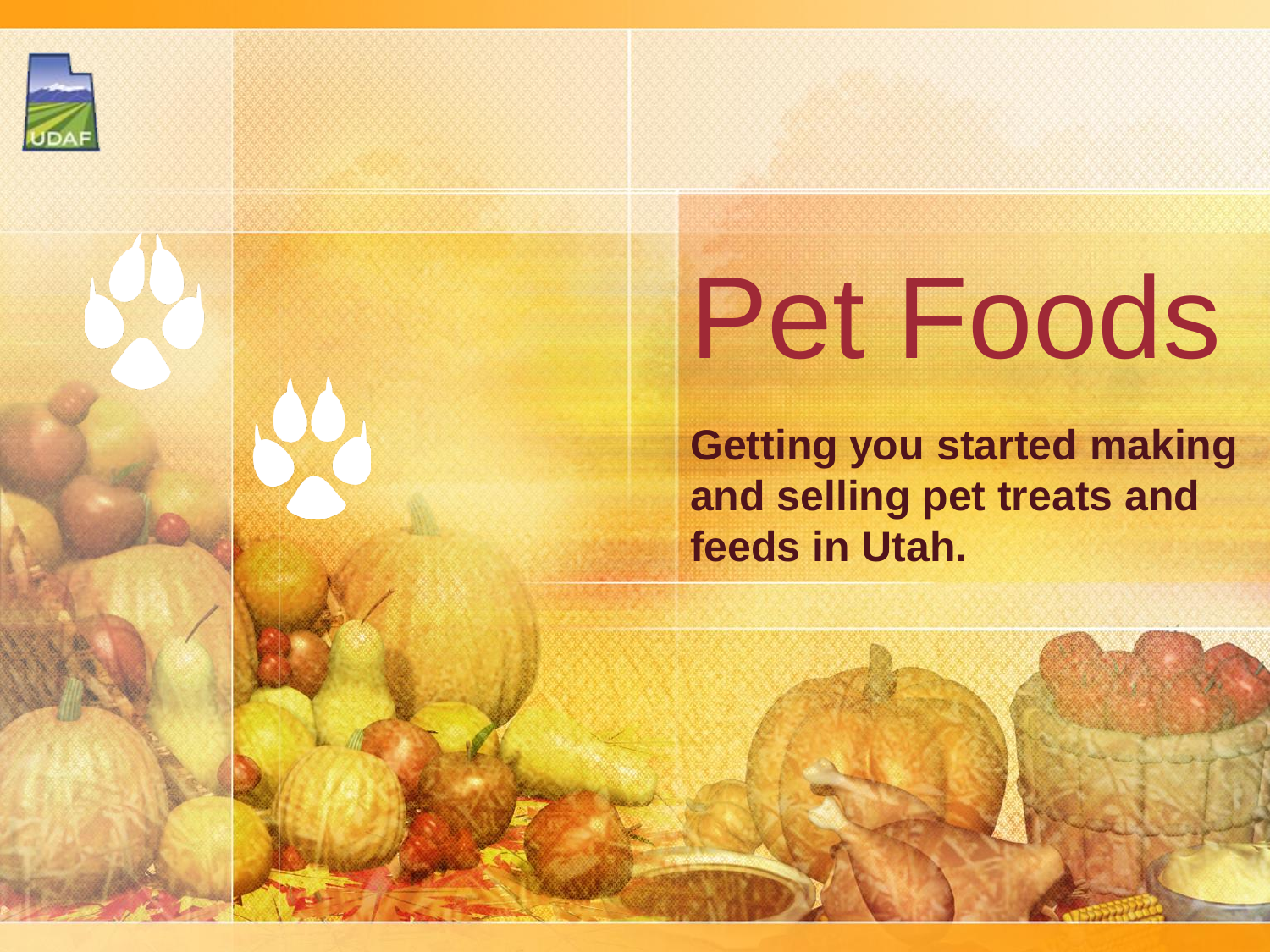

# What You'll Need to Do

- Ensure you're in compliance with any local regulations during production
- Find out what you'll need to do to [register your](http://corporations.utah.gov/business/whyregs.html)  [business](http://corporations.utah.gov/business/whyregs.html) with the Utah Department of **Commerce**
- Research and prepare proper labeling for all feed products
- Getting products tested for guaranteed analysis
- Registration of each product with the Utah Department of Agriculture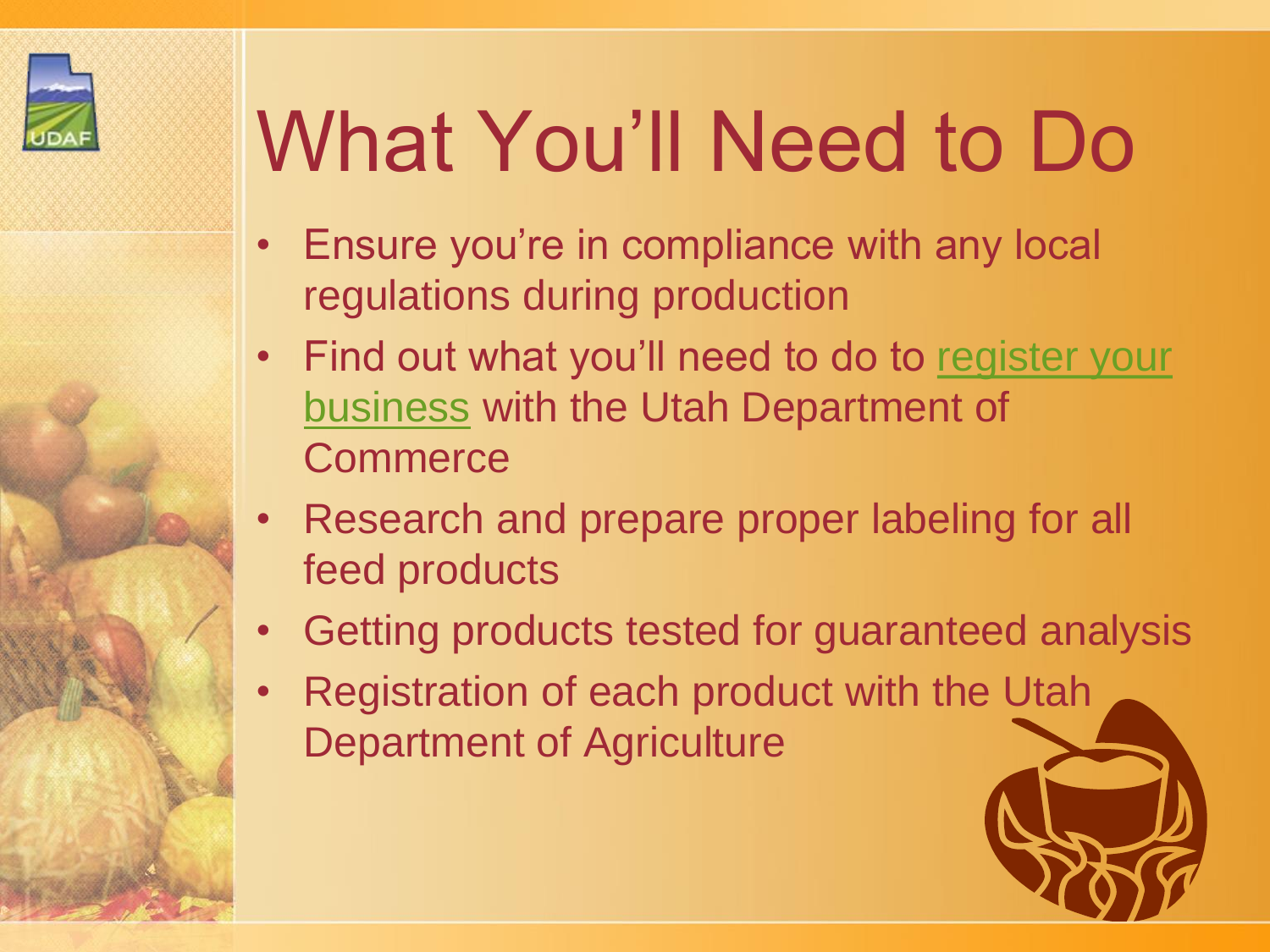

## Manufacturing Regulations

- Unlike some states, Utah's Food Compliance program does not regulate the manufacture of foods intended for animal consumption.
- Some local municipalities have specific requirements and inspections that must be met prior to starting a business making animal feeds and treats.
- Make sure what local ordinances apply to get an idea of whether your facilities need to be updated, and what fees (if any) will apply.

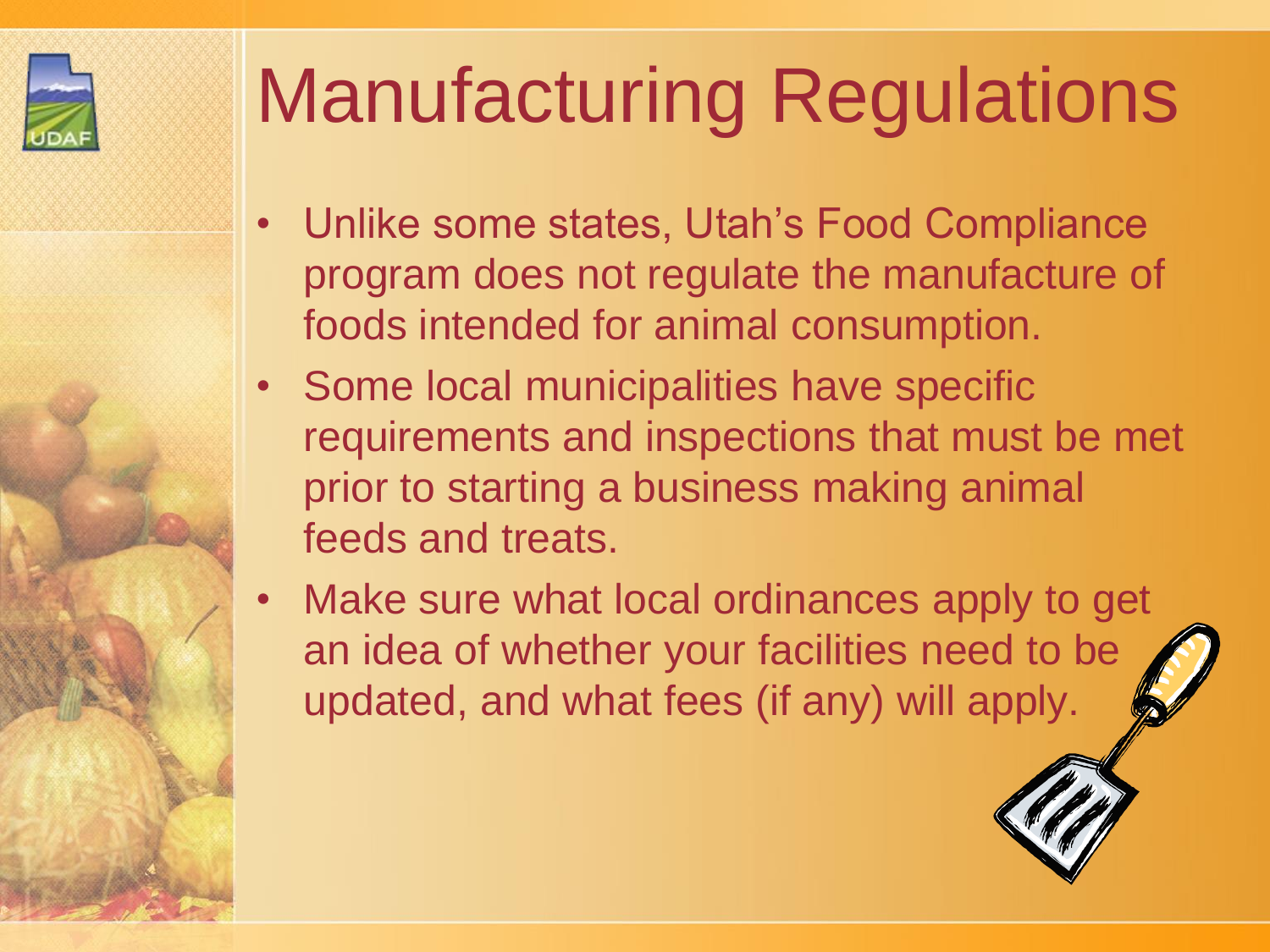

# Labeling Information

- Should follow [AAFCO labeling standards](http://www.petfood.aafco.org/labelinglabelingrequirements.aspx)
- Needs to accompany the product throughout distribution
- Must contain:
	- Product Name
	- Intended species
	- Guaranteed Analysis
	- Ingredients
	- Feeding Directions
	- Name & Address for manufacturer
	- Quantity (weight or amount)
- For specifics on labeling requirements listed, check with AAFCO labeling guide linked above

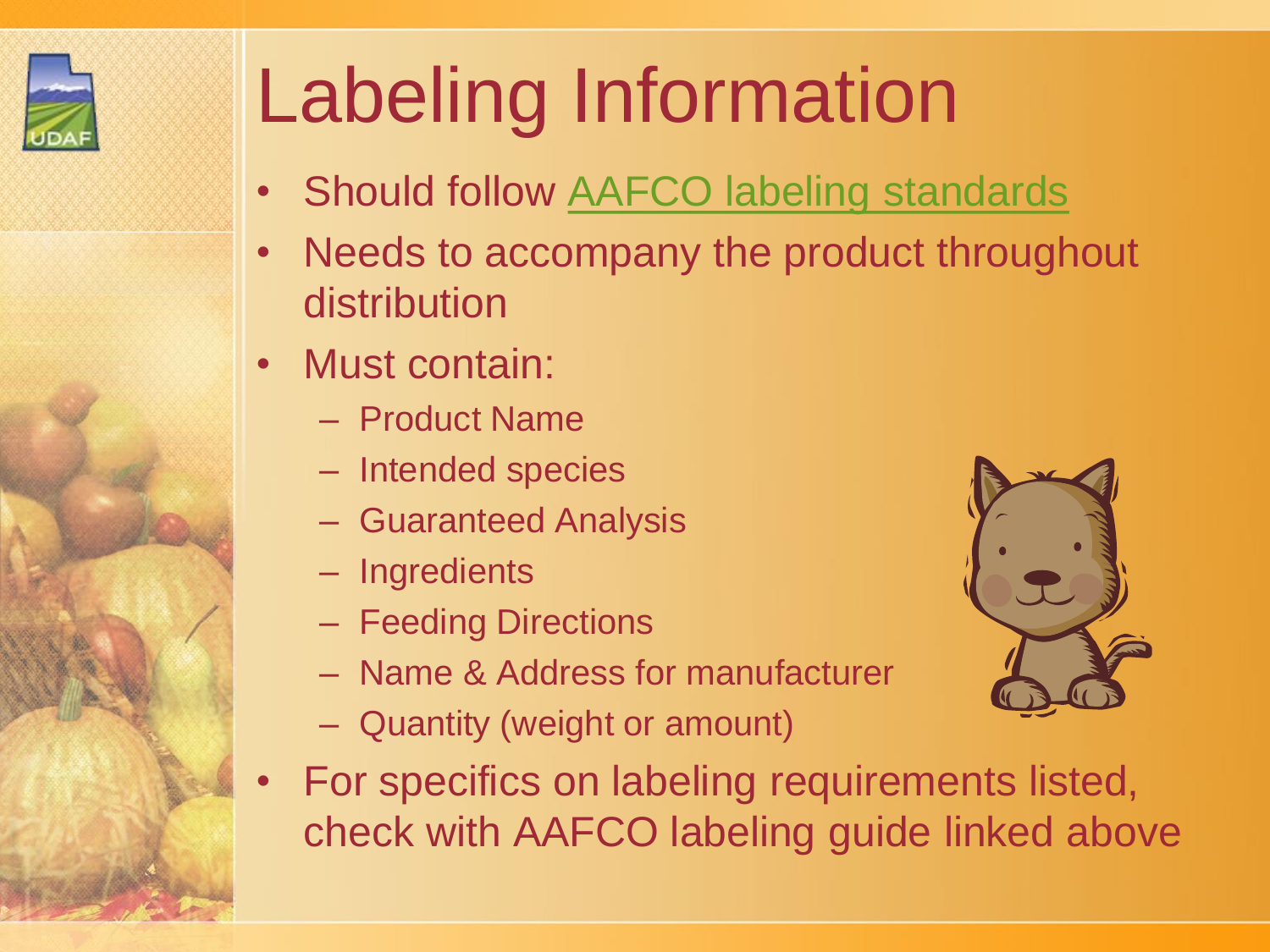

#### Guaranteed Analysis

- To get a guaranteed analysis for your label, you'll want to find a commercial laboratory who can test your products. You can search for commercial laboratories online.
- What it should include:
	- Crude Protein (minimum percentage)
	- Crude Fat (minimum percentage)
	- Crude Fiber (maximum percentage)
	- Moisture (maximum percentage)
	- Guarantees for other voluntary claims (e.g. "fortified with Vitamin A")

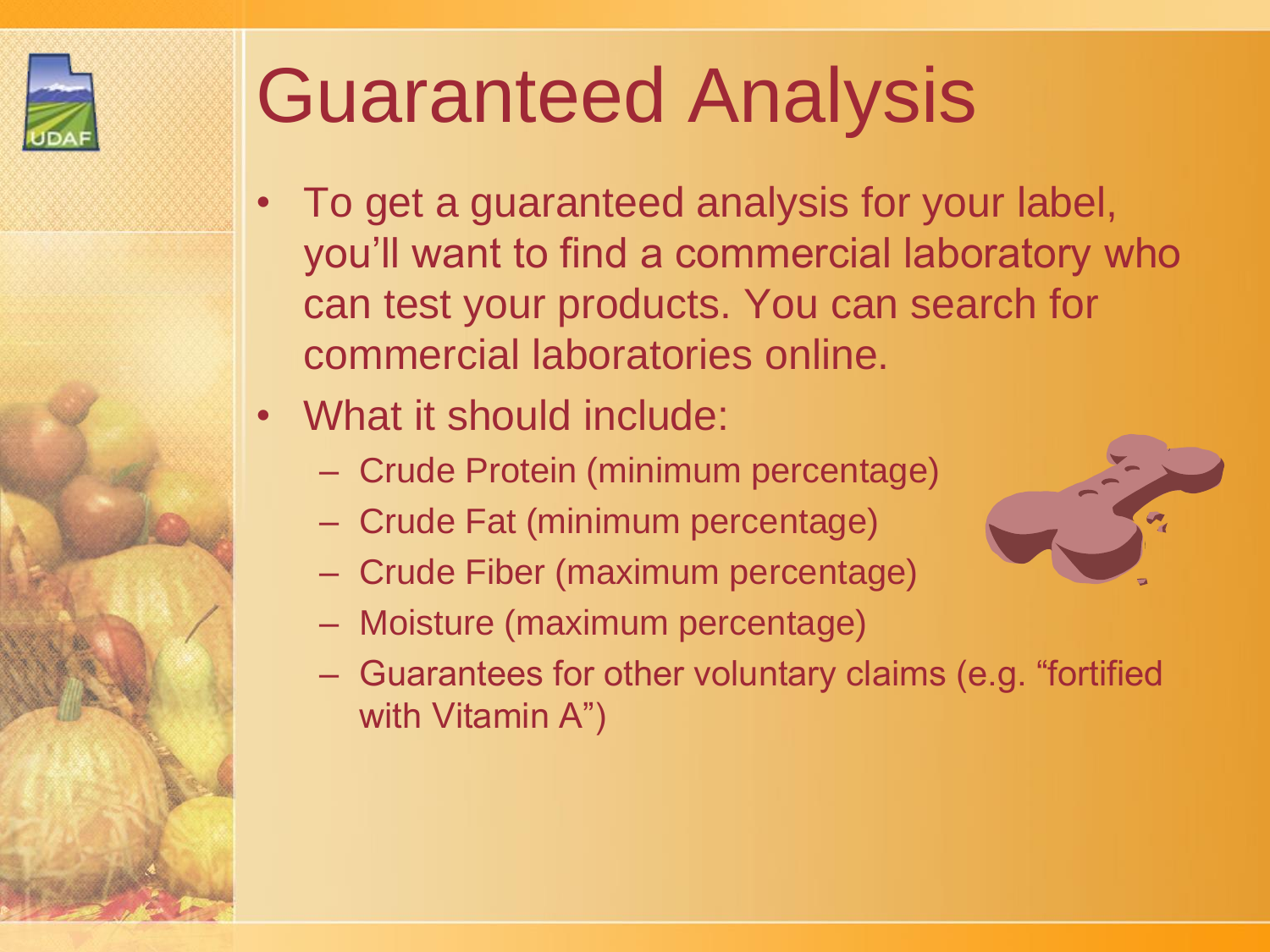

### My products are ready for sale, now what?

- Once you have produced your feed or treats, gotten them tested and finalized your label, you need to register them for sale with the [Utah](http://ag.utah.gov/plants-pests/66-licenses-regulations-and-registration/licenses/195-feed-registration.html)  [Department of Agriculture and Food.](http://ag.utah.gov/plants-pests/66-licenses-regulations-and-registration/licenses/195-feed-registration.html)
- Each product you sell must be registered separately.
- You can apply online, using the secure Product Registration system available through our [online services page](http://ag.utah.gov/online-services.html).
- You can also mail an application to our offices. The application is [available online](http://ag.utah.gov/documents/FeedRegistration.pdf).